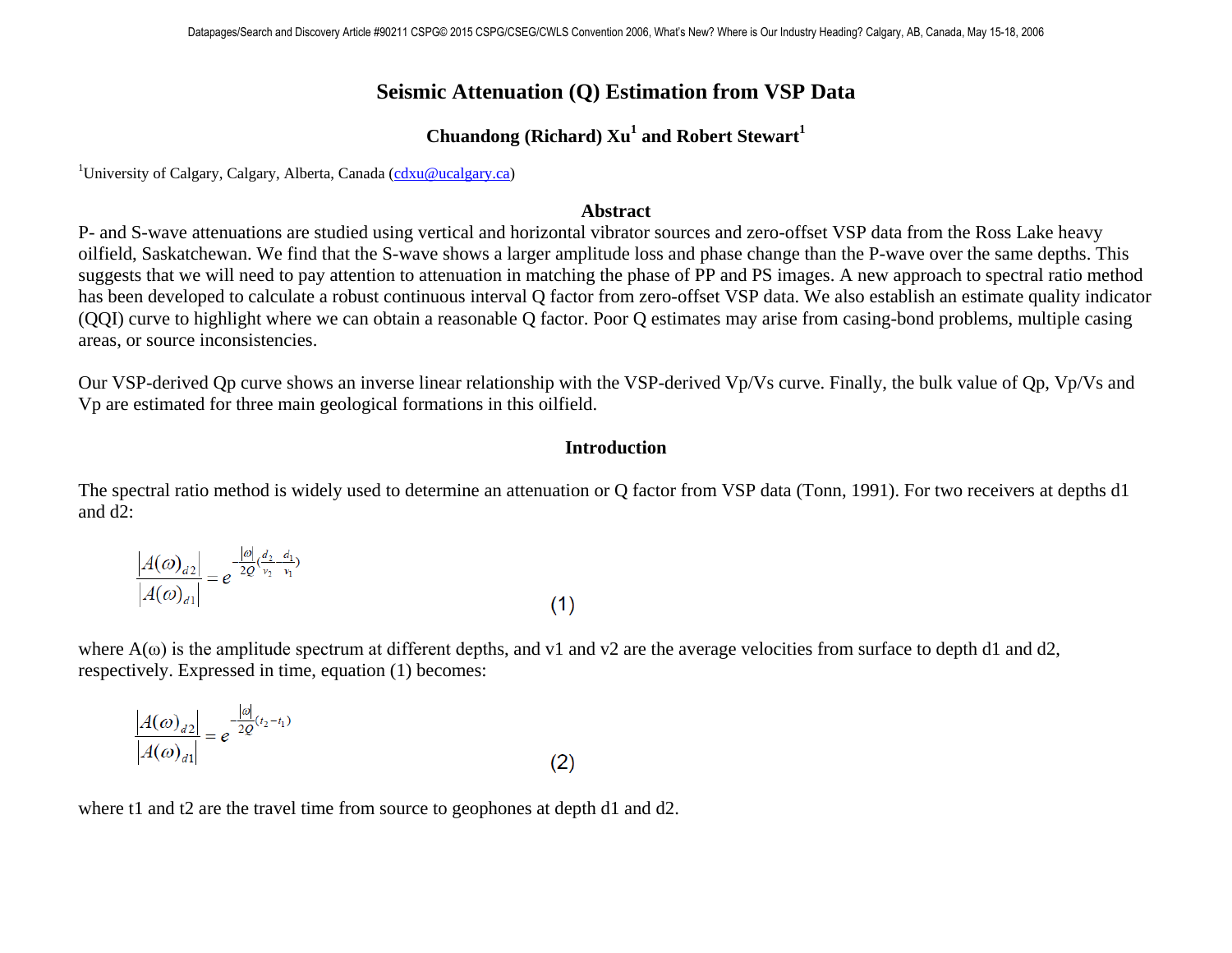By choosing any two VSP downhole geophones, equation (2) gives the interval Q factor between them, if the geophones are well coupled with the formation or wellbore and the source is consistent. To determine a relatively stable interval Q, a larger spacing is often selected. Averaging the amplitude spectra of a few adjacent geophones first is also commonly used. If we use every adjacent geophone, the calculated interval Q can oscillate, or even be negative. Therefore, choosing the proper spacing often becomes a case of trial and error.

In the following, we use a different approach to calculate Q values using each adjacent geophone, and discuss the conditions for estimating a reasonable Q.

The VSP data used in this paper are from Husky Energy Inc's Ross Lake heavy oilfield in southwestern Saskatchewan. There were two types of source for the zero-offset VSP: a vertical minivibrator with 12 sec 8-180 Hz sweep and a horizontal vibrator with 12 sec 5-100 Hz sweep. As we are using largely vertical incidence geometries with these sources, we take the simple "P-source" terminology to represent the verticalvibrator and "S-source" for the horizontal-vibrator. There are 130 3-component geophone levels ranging from 198m to 1165m. The VSP survey well has a normal sonic log and a low quality through-casing Dipole Sonic (VS) log.

# **Data Preparation**

The data used for the Q calculation are the zero-offset downgoing wavefield traces. For the Psource vertical-component data, after aligning the first arrival times, a 5-by-5 alpha-trimmed weighted median filter is used to separate the downgoing wavefield from the total wavefield. For the S-source horizontal-component data, a rotation from the x- and y-component to radial and transverse-component by using the hologram analysis is first needed to align energy in the source-receiver plane. The S-source radial component traces are then flattened at the first break time (Figure 1), and the same median filter is applied as for P-source data to extract the downgoing shear wavefield (Figure 2).

We observe in Figure 2 that the S-wave amplitude decays faster than the P-wave, and has less high-frequency components (partially due to the lower band of the source sweep). The P-wave has little phase change. Meanwhile, the S-wave shows some changes (also in Figure 3).

In the near surface, we find the VP/VS values in the 3-5 range, which means for the same frequency, the S wavelength is 3-5 times shorter than P-wave's. Given the same travel distance, there are more cycles of attenuation loss for the S wave. Even In a medium with QP=QS, energy will eventually attenuate more for the S-wave, especially for high-frequency components. So, attenuation can have a larger impact on the S-wave amplitude and phase.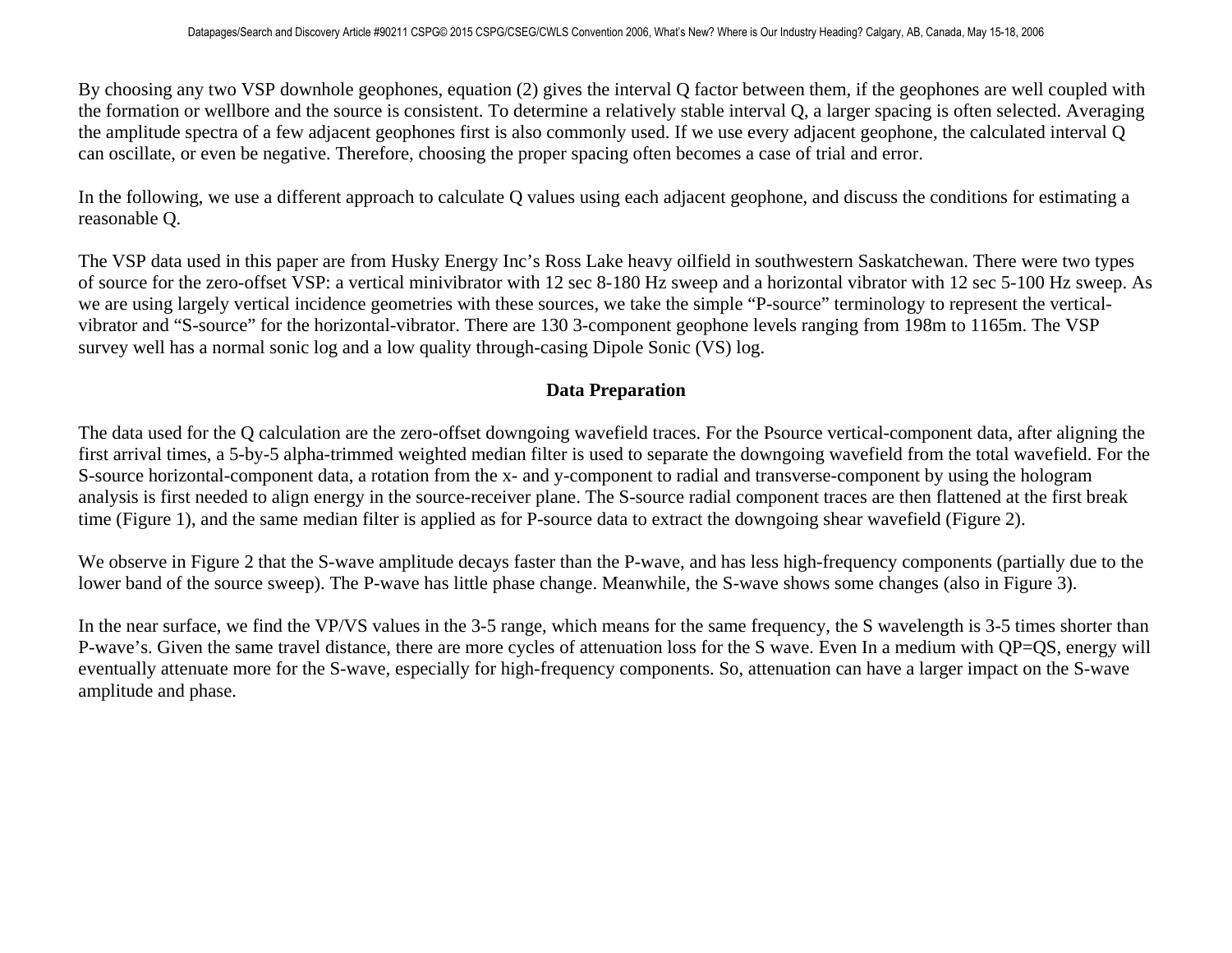

**Figure 1. P-source vertical (left) and S-source radial (right) components traces with P-wave first breaks (blue) and S-wave first breaks (red). AGC is applied for display.**



**Figure 2. Aligned downgoing P wavefield from P-source (left) and downgoing S wavefield from S-source (right), displayed using a single scalar.**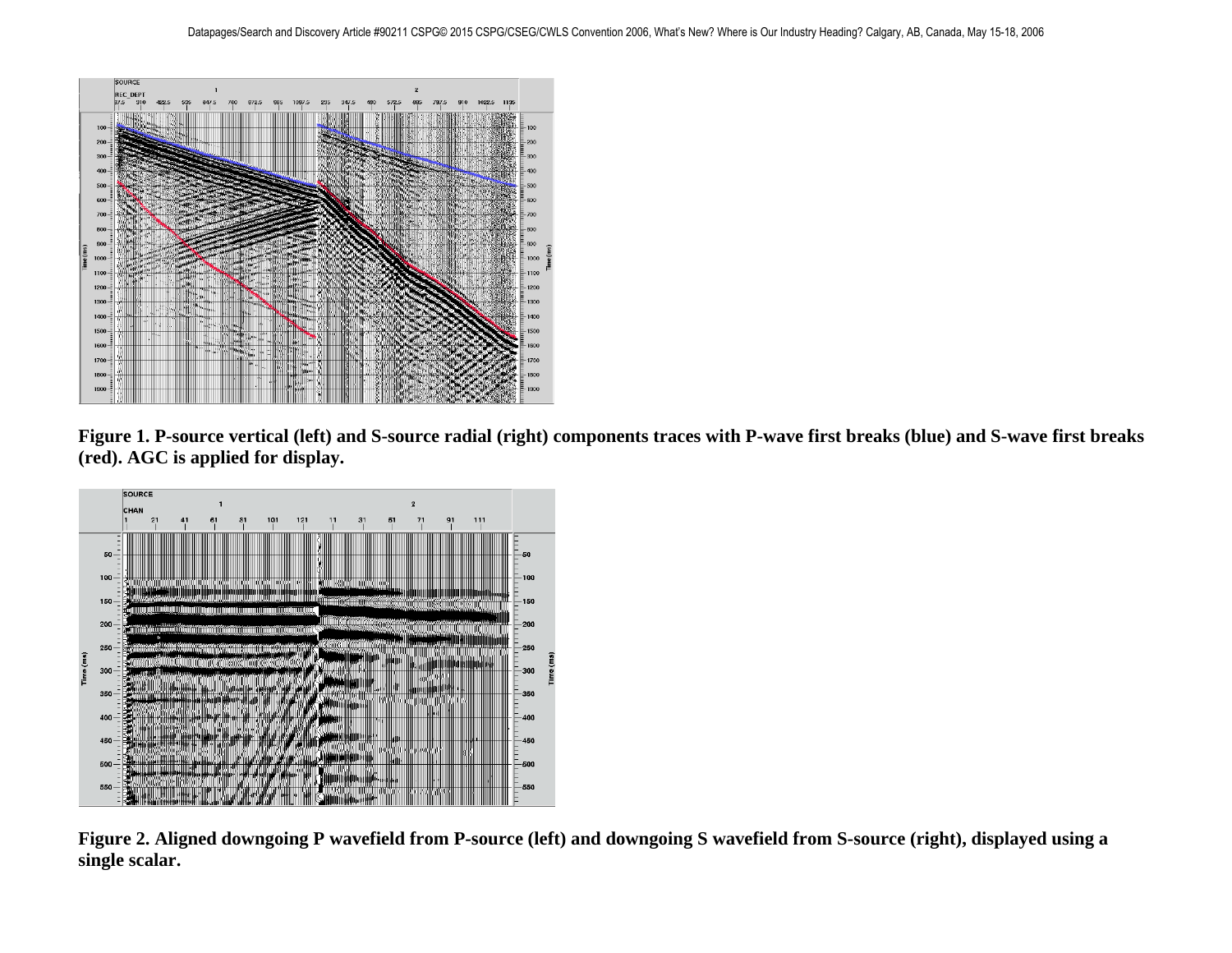



### **Qp Estimation**

The spectral ratio method of various levels is often used to estimate a Q factor (Xu, et al., 2001). Here, we set the surface as the reference level. The spectral ratio between any trace and the surface sweep is used to calculate a Qave instead of Qint. The benefit of this approach is that the surface sweep is relatively constant and designed to have a largely flat spectrum across a given band. Figure 4 displays the spectra of the defined surface sweep, a shallow station (220m) and a deep station (1157m) for both P-wave and S-wave.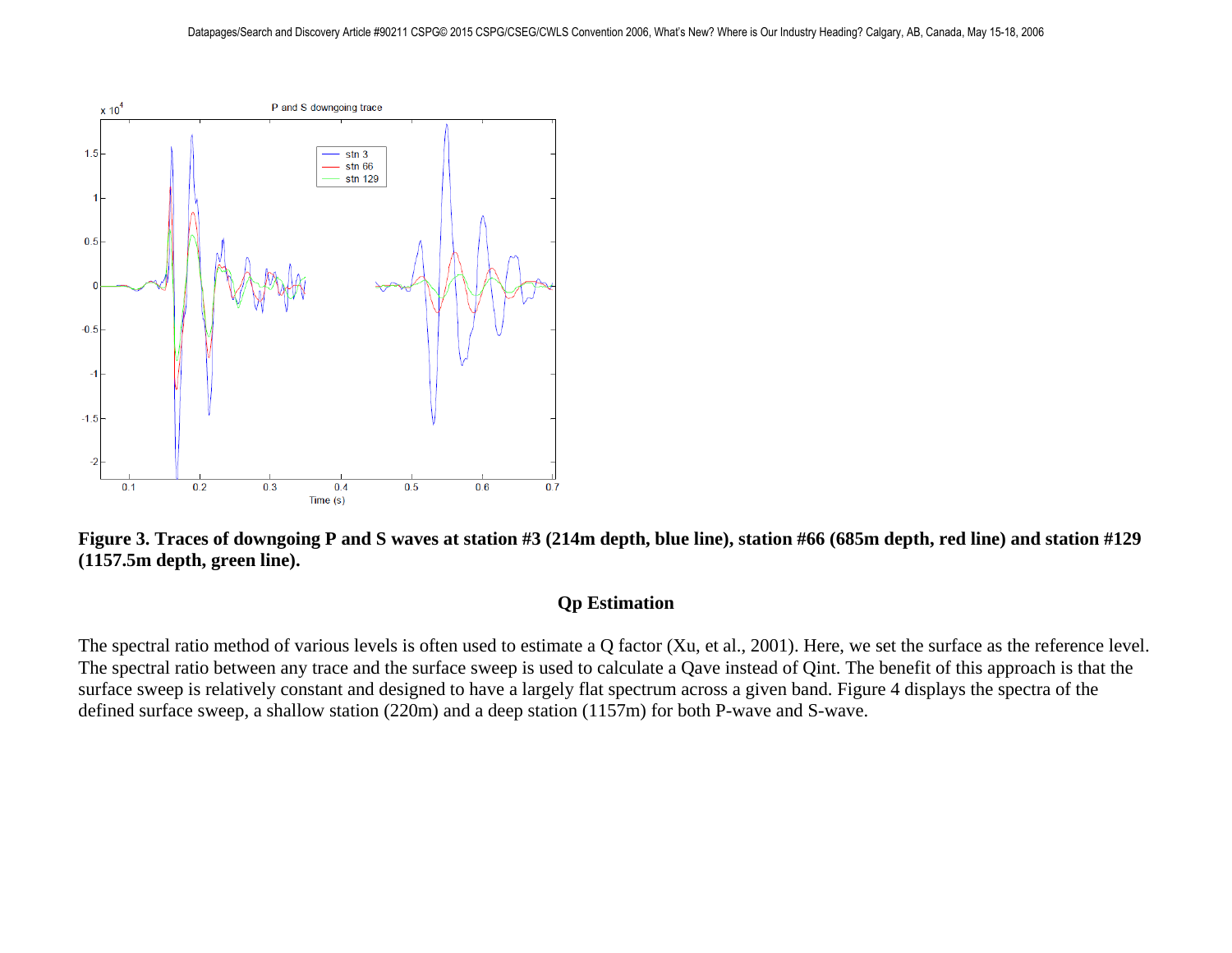

**Figure 4. The amplitude spectrum of the sweep (blue line), station #4 (220m depth, black line) and station #129 (1157.5m depth, red line), for P-source (left) and S-source (right).**

In this way, Qp\_ave and Qs\_ave curve for the whole interval are calculated and plotted against depth (Figure 5). It is noted that Qp\_ave and Qs\_ave have different trends.

To calculate Qint in a layered model (Bale, et al., 2002), we use:

$$
\frac{T(n+1)}{Q_{ave}(n+1)} = \frac{T(n)}{Q_{ave}(n)} + \frac{T(n+1) - T(n)}{Q_{int}(n+1)},
$$
 n=1, 2,..., N-1 (3)

where we set  $Qint(1) = Qave(1)$ . From equation (3), Qint depends on the relationship between

$$
\frac{T(n)}{Q_{ave}(n)}
$$

and

$$
\frac{T(n+1)}{Q_{ave}(n+1)}
$$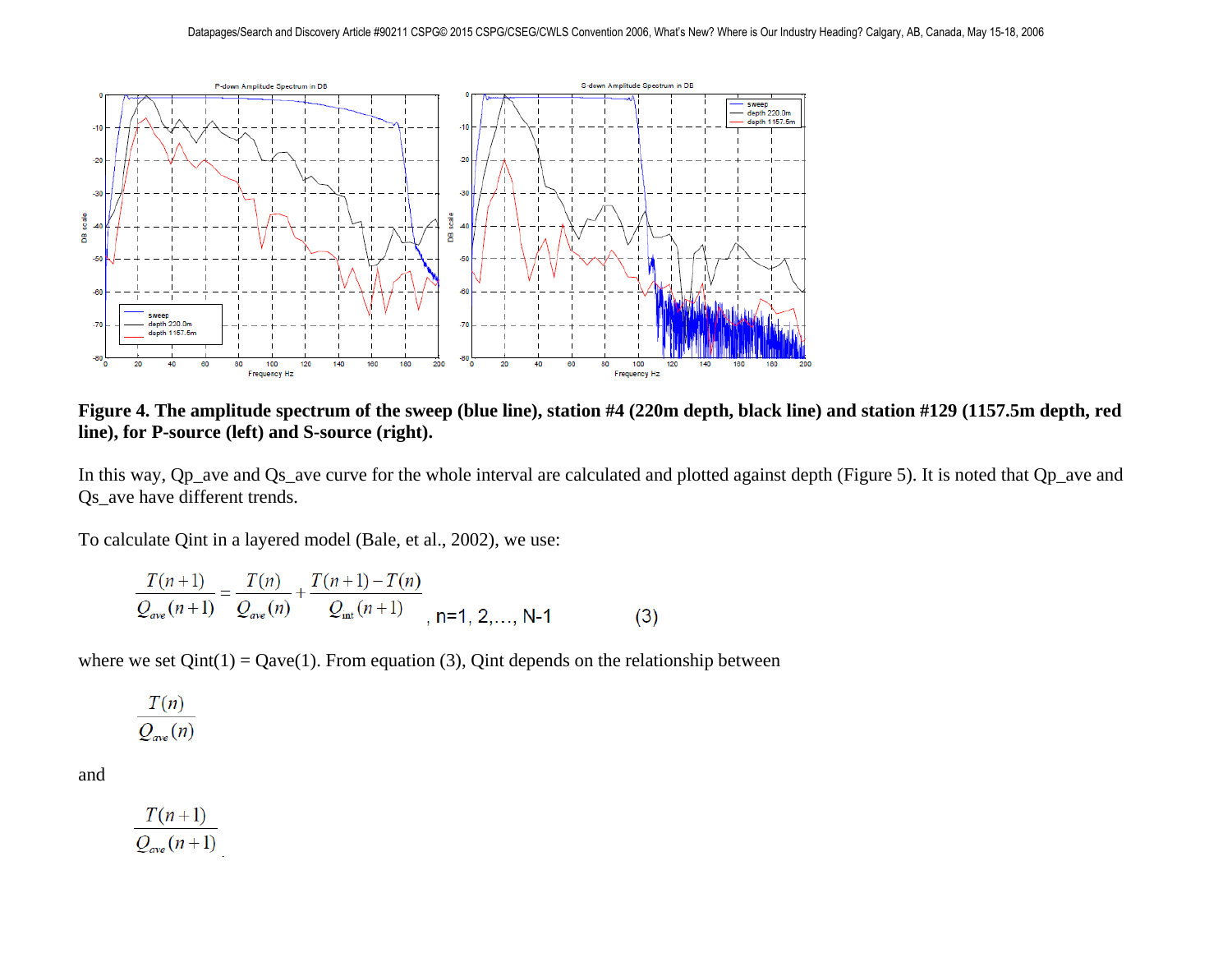

**Figure 5. Average QP (blue) and average QS (red) curve.**

To make Qint >0, we must have:

$$
\frac{T(n+1)}{Q_{ave}(n+1)} > \frac{T(n)}{Q_{ave}(n)}\tag{4}
$$

If

$$
\frac{T(n+1)}{Q_{ave}(n+1)} - \frac{T(n)}{Q_{ave}(n)}
$$

is very small, the Qint calculation is unstable. So, the ratio of the first arrival time and the estimated average Q factor,

 $\frac{T(n)}{Q_{ave}(n)}$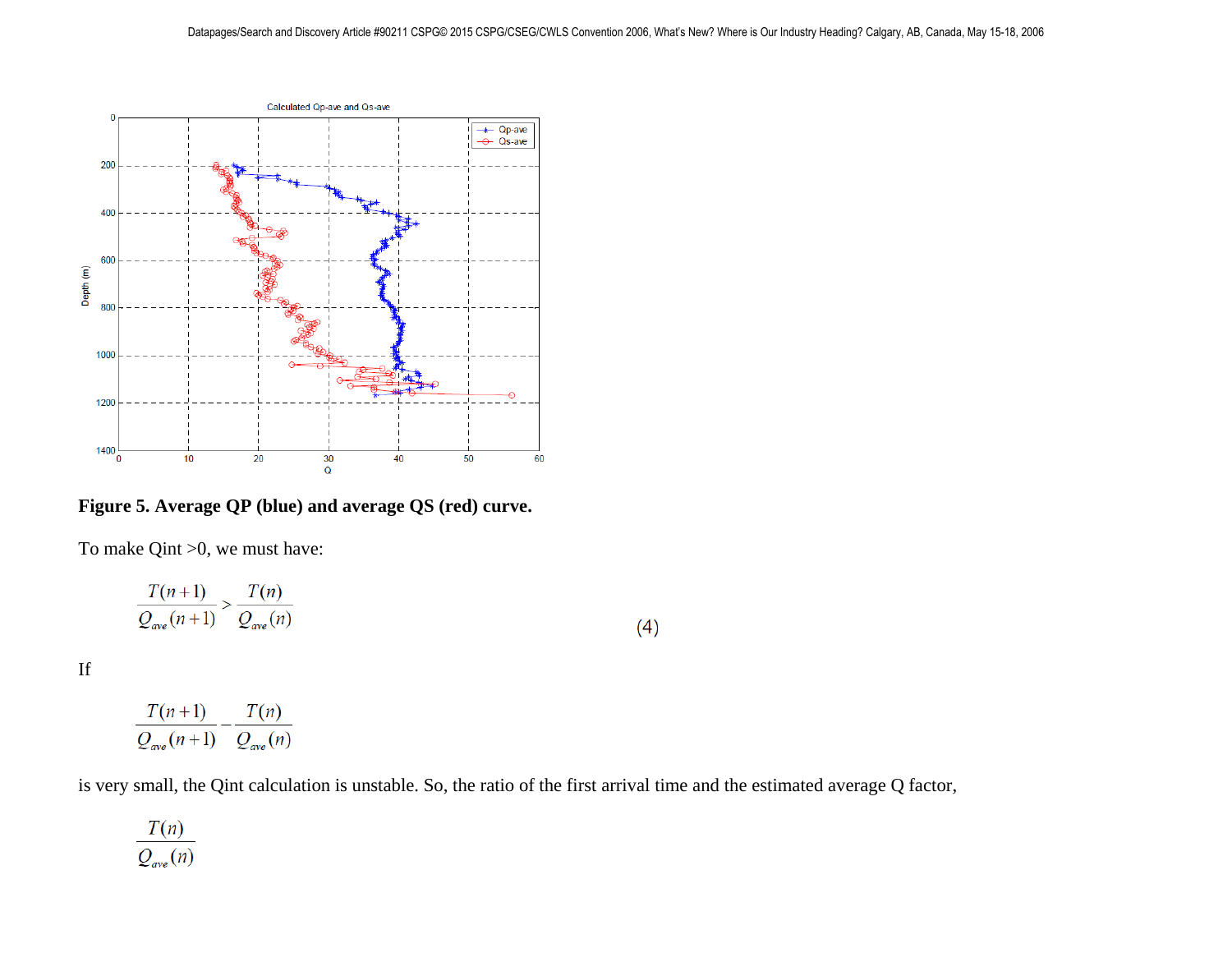is acting as a quality indicator for Q-factor estimation (denoted as QQI). The QQI curves for P- and S-wave are displayed in Figure 6.

The QQI\_P curve from about 400m to 1050m is well behaved – steadily increasing with a slowly changing positive slope. If the curve has a negative slope i.e. 200m to 400m for QQI\_P (blue line), the Qp\_int will be a negative value. A nearly vertical line (the kinks at 600m and 800m) would result in a very high Qp\_int. Smoothing can improve Qint by sweeping out small kinks, but can't change the trend, which means we can NOT get a reasonable Qp above 400m in this case.



**Figure 6. Q Quality Indicator (QQI) for QP (blue) and QS (red), with formation tops.**

Therefore, this calculation suggests that a reasonable interval QP can be estimated from 450m to 1050m. To avoid an oscillatory Qint, different sizes of boxcar smoothers are tried to smooth Qave. Figure 7 shows the results with 10, 20 and 30 samples smoothing, Qint10 (black line), Qint20 (red line) and Qint30 (blue line) curve.

The QQI\_S curve (Figure 6) only increases in certain areas that can be used for reliable estimation.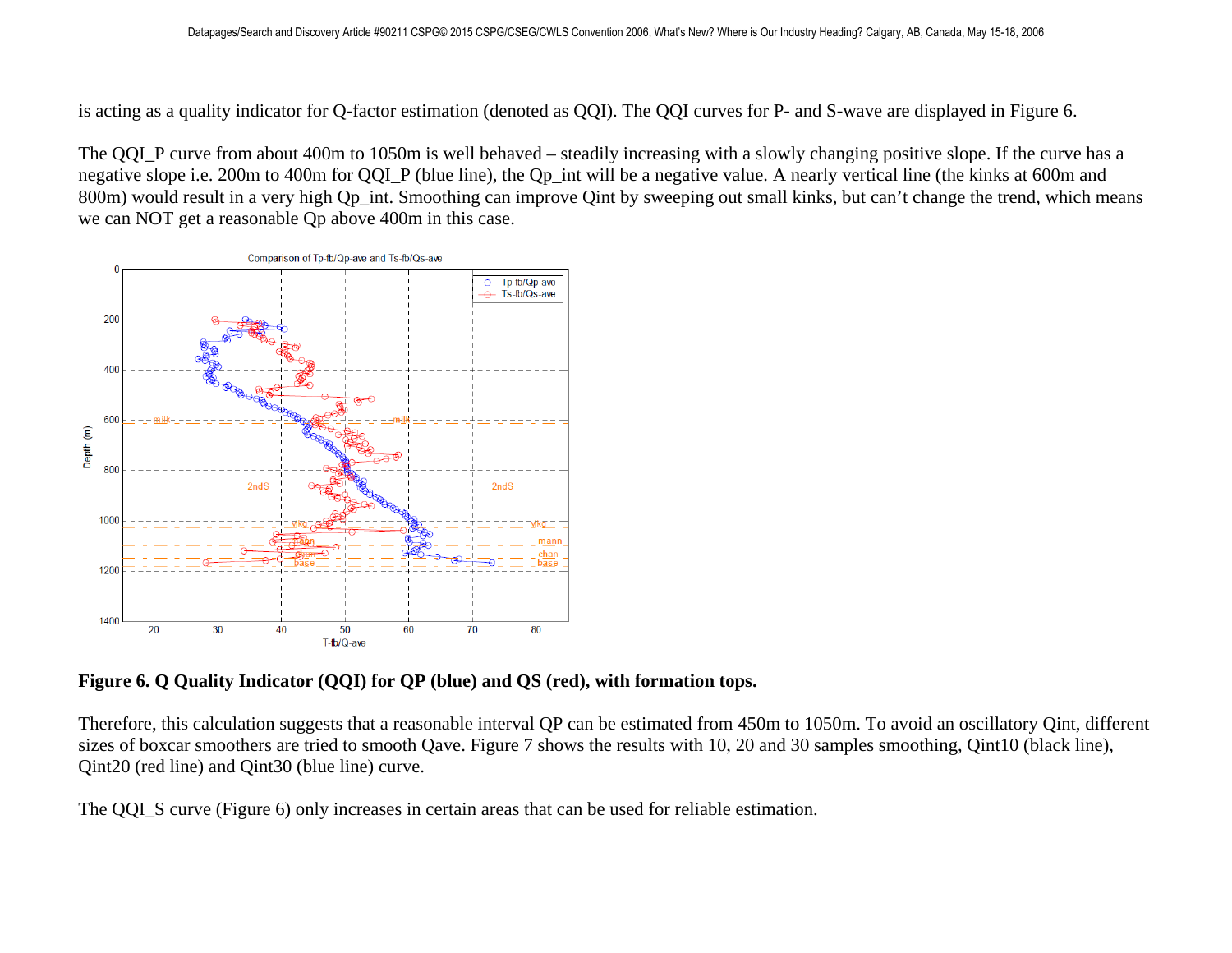

**Figure 7. Average Qp with 10, 20 and 30 samples smoothing, and derived interval Qp.** 

### **Qp and Vp/Vs**

In general, as going deeper, the rock (formation) becomes harder and rigid, with both Vp and Vs increasing, Vp/Vs decreasing, and the waves attenuate less (higher Q factor). Vp/Vs is commonly used as a lithology indicator. Since there is no Vs log in this well, the zero-offset VSP is used to get the Vp and Vs curves by picking the first arrivals from P- and S-wave. P-velocity from log and from VSP are plotted to check the correlation between these two types of measurements (Figure 8, left plot).

Figure 8 displays the interval Qp derived from VSP (QP\_int30), Vp from sonic log and Vs/Vp from VSP. Generally, the three curves are following the similar trend and tracking each other. QP shows almost a linear inverse proportional relation with Vp/Vs: higher Vp/Vs (softer) corresponds to lower Qp (more attenuation) and vice versa. It is more obvious in the crossplot of Qp with Vp and Vs, respectively, and the crossplot of Qp with Vp/Vs which gives us  $Qp = -40.3924(Vp/Vs) + 144.1752$  by linear regression (Figure 9).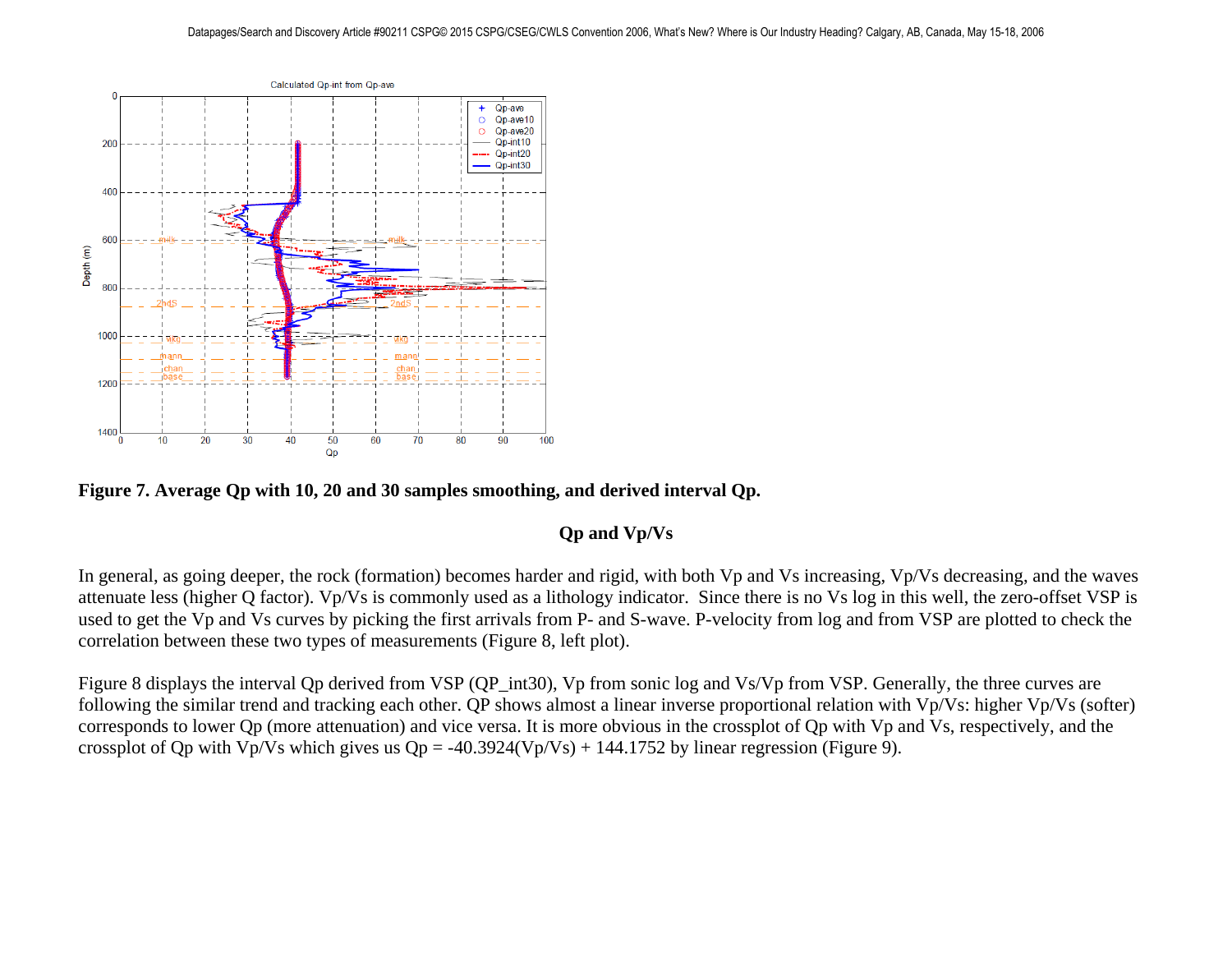

**Figure 8. Left: Vp from VSP (red) is generally less than Vp from log (black) shows the evidence of dispersion. Middle: smoothed interval QP (blue), VSP derived VS/VP (red, scaled) and VP from sonic log (black).**



**Figure 9. Left: Qp with VSP derived Vp (blue) and Vs (red). Right: Qp shows an inverse proportional relation with VSP derived Vp/Vs.**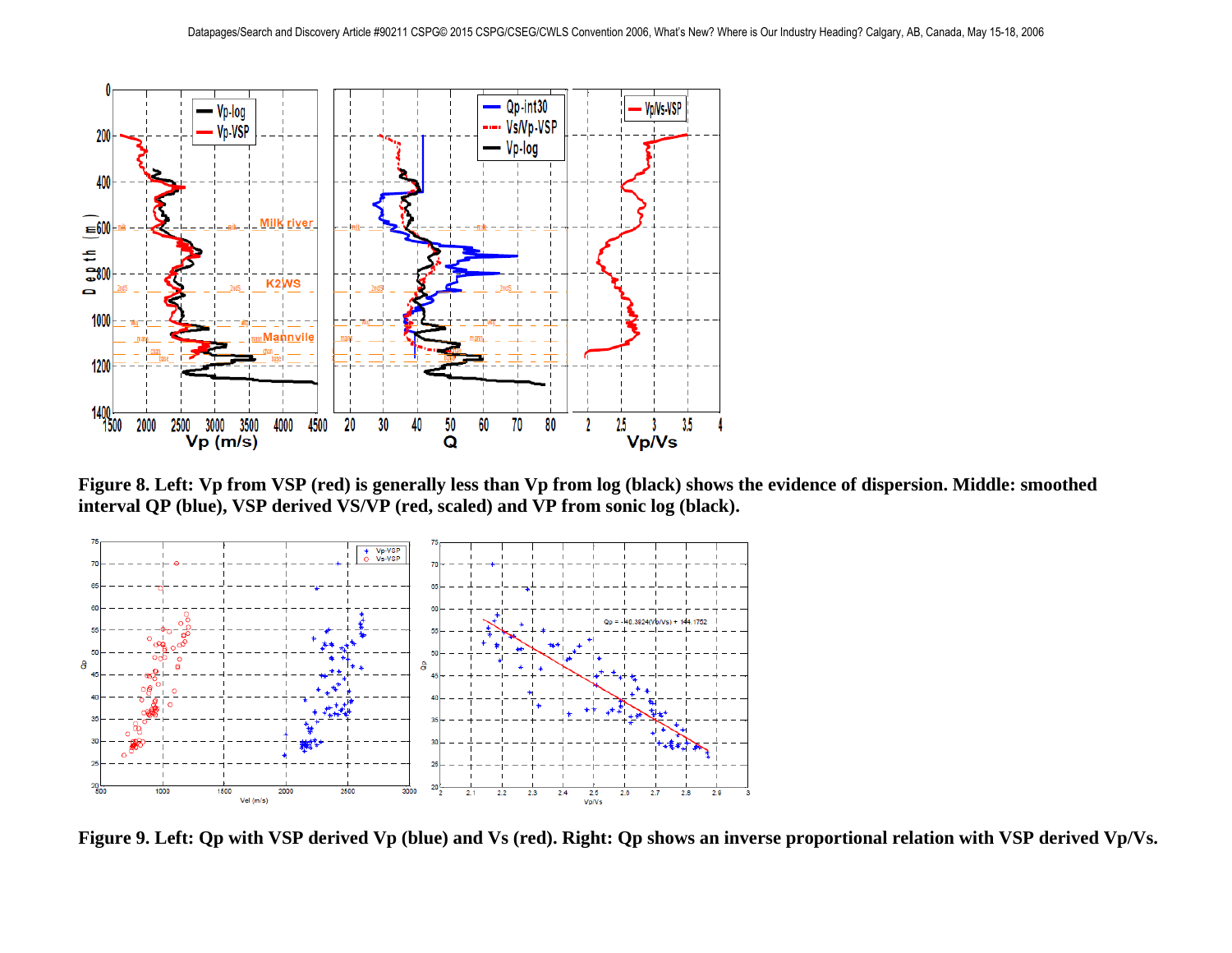|                                        | QP         | <b>VP/VS</b> | VP(m/s)     |
|----------------------------------------|------------|--------------|-------------|
| 400m - 610m (above Milk River)         | $~\sim$ 30 | 2.8          | $\sim$ 2200 |
| $610m - 870m$ (Milk River $\sim$ K2WS) | $~\sim 55$ | 2.3          | $~1$ 2700   |
| 870m - 1050m (K2WS - Mannvile)         | $~\sim$ 40 | _ ገ          | $~1$ 2500   |

### **Table 1. QP, VP/VS and VP for main geological formations in Ross Lake.**

### **Discussion**

In Figure 6, the QQI\_P curve shows a negative slope from 200m to 400m, which means that the amplitudes of high frequency components are increasing with depth. The possible reasons for these unphysical phenomena might be poor coupling between the casing and cement or between the cement and formation. The double-casing interval is a formidable complication. Therefore, in this case, the FIRST trustable Qave is about 40 at about 445m depth. The Qave ~ 18 at about 200m may not be reliable.

As the VSP is acquired from the bottom of the well up, the surface condition at the source location may be changing as the vibrator continues to shake and enhance its frequency contents. This, of course, violates the assumption of a constant source. It would be useful to have a monitor geophone. Confidently estimating Qs proved elusive in this data set. Looking at Figure 6, we can pick some good points between 200m to 750m and get a partial set of Qs. values. Below 750m, it is hard to follow a positive slope. The narrow frequency band may be a partial culprit.

### **Conclusion**

We use the spectral ratio method to calculate Q values. A reliable continuous interval Qp curve from about 450m to 1050m in well 11-25 of Husky's Ross Lake oilfield has been derived from a zero-offset VSP by this approach. Meanwhile, a quality indicator for Q factor estimation (QQI) has been established. This QQI curve reveals where the normal spectra ratio method gives us unstable Q values. The VSP-derived Qp curve demonstrates an inverse linear relationship with the VSP-derived Vp/Vs curve. Finally, the bulk value of Qp, Vp/Vs and Vp are estimated for three main geological formations in this oilfield.

### **Acknowledgement**

The authors would like to thanks Husky Energy Inc. for providing the VSP data and well logs in this study.

### **References Cited**

Bale, R.A., and R.R. Stewart, 2002, The impact of attenuation on the resolution of multicomponent seismic data: CREWES Research Report, 14.